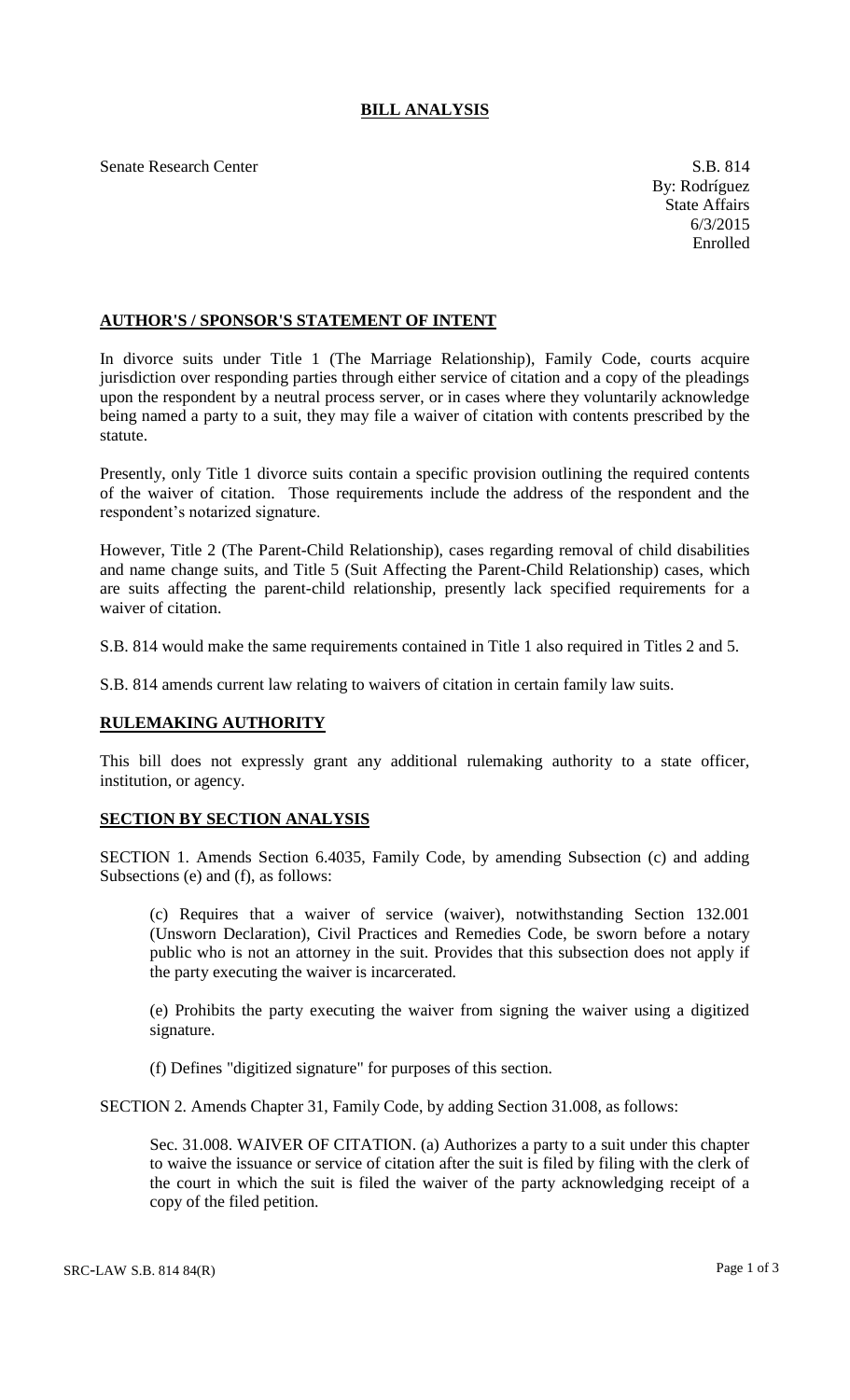(b) Prohibits the party executing the waiver from signing the waiver using a digitized signature.

(c) Requires that the waiver contain the mailing address of the party executing the waiver.

(d) Requires that the waiver, notwithstanding Section 132.001, Civil Practice and Remedies Code, be sworn before a notary public who is not an attorney in the suit. Provides that this subsection does not apply if the party executing the wavier is incarcerated.

(e) Provides that the Texas Rules of Civil Procedure do not apply to a waiver executed under this section.

(f) Defines "digitized signature" for purposes of this section.

SECTION 3. Amends Subchapter A, Chapter 45, Family Code, by adding Section 45.0031, as follows:

Sec. 45.0031. WAIVER OF CITATION. (a) Authorizes a party to a suit under this subchapter to waive the issuance or service of citation after the suit is filed by filing with the clerk of the court in which the suit is filed the waiver of the party acknowledging receipt of a copy of the filed petition.

(b) Prohibits the party executing the waiver from signing the waiver using a digitized signature.

(c) Requires the waiver to contain the mailing address of the party executing the waiver.

(d) Requires that the waiver, notwithstanding Section 132.001, Civil Practice and Remedies Code, be sworn before a notary public who is not an attorney in the suit. Provides that this subsection does not apply if the party executing the wavier is incarcerated.

(e) Provides that the Texas Rules of Civil Procedure do not apply to a waiver executed under this section.

(f) Defines "digitized signature" for purposes of this section.

SECTION 4. Amends Subchapter B, Chapter 45, Family Code, by adding Section 45.107, as follows:

Sec. 45.107. WAIVER OF CITATION. (a) Authorizes a party to a suit under this subchapter to waive the issuance or service of citation after the suit is filed by filing with the clerk of the court in which the suit is filed the waiver of the party acknowledging receipt of a copy of the filed petition.

(b) Prohibits the party executing the waiver from signing the waiver using a digitized signature.

(c) Requires that the waiver contain the mailing address of the party executing the waiver.

(d) Requires that the waiver, notwithstanding Section 132.001, Civil Practice and Remedies Code, be sworn before a notary public who is not an attorney in the suit. Provides that this subsection does not apply if the party executing the wavier is incarcerated.